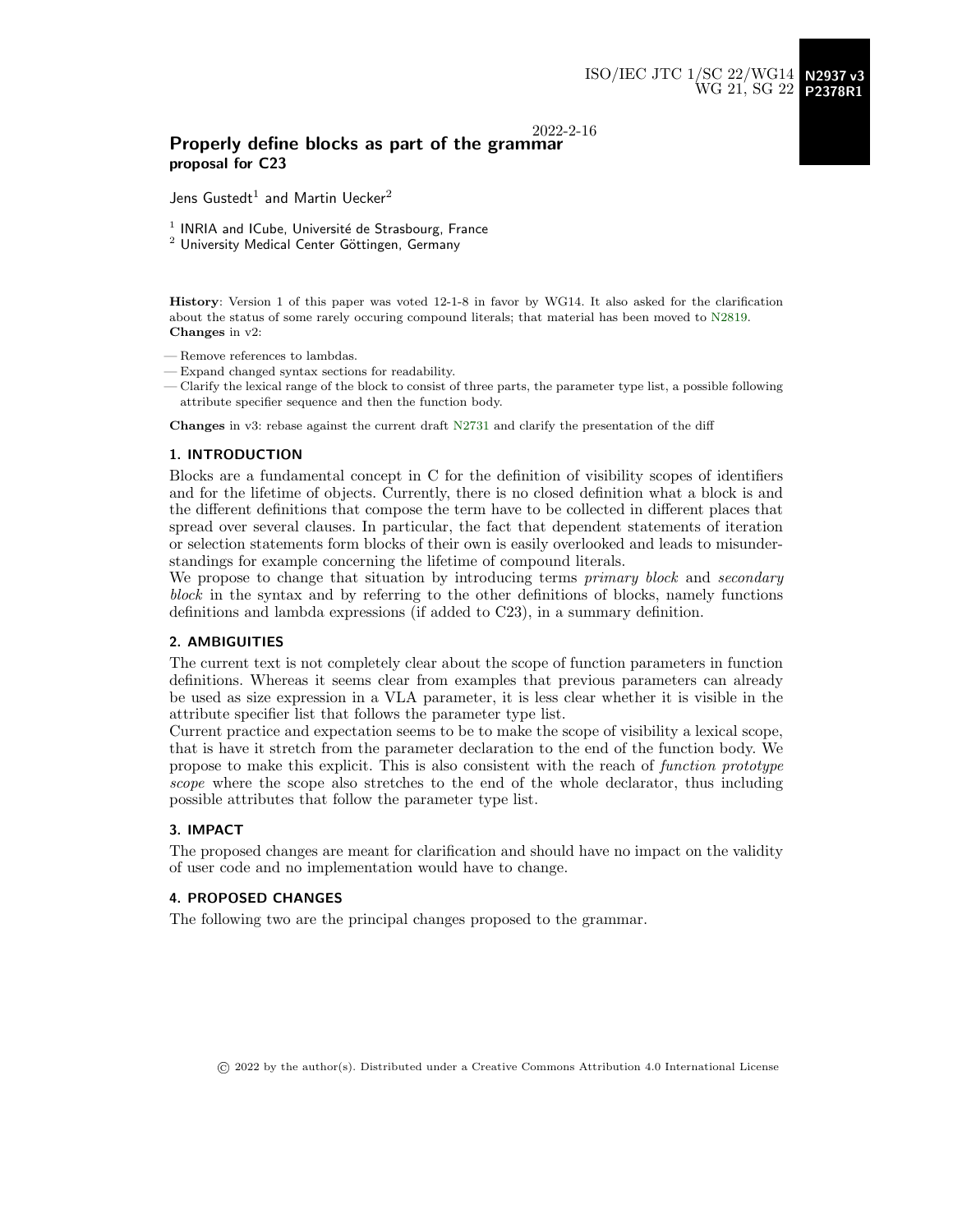N2937<br>P2378R1 :2 Jens Gustedt and Martin Uecker Change 1. Change the content of clause 6.8 p1 as follows

statement:

labeled-statement unlabeled-statement

unlabeled-statement:

expression-statement  $\text{attribute-specific}$ r-sequence<sub>opt</sub> compound-statement  $\mathrm{attribute\text{-}specific\text{-}sequence}_{opt}$  selection-statement  $\frac{attribute-specific resourceof_{out}}{iteration-statement}$ ✿✿✿✿✿✿✿✿✿✿✿✿✿✿✿✿✿✿✿✿✿✿✿✿✿✿✿ attribute-specifier-sequenceopt ✿✿✿✿✿✿✿✿✿✿✿✿ primary-block  $attribute\text{-}specific\text{-}sequence_{opt}\text{-}jump\text{-}statement$ 

primary-block:

| compound-statement         |
|----------------------------|
|                            |
| selection-statement        |
| <i>iteration-statement</i> |
|                            |

secondary-block:

✿✿✿✿✿✿✿✿✿✿✿✿✿✿✿✿✿✿✿✿✿✿✿✿✿✿✿✿✿ statement

Change 2. Change the start of 6.8 p3 as follows

A block is either a primary block, a secondary block, or the block associated with into one syntactic unit. Whenever a block B appears in the syntax production as a function definition; it allows a set of declarations and statements to be grouped part of the definition of an enclosing block A, scopes of identifiers and lifetimes of objects that are associated with B do not extend to the parts of A that are  $\text{outside of } B$ . The initializers of objects that have automatic storage duration, ...

Then, we also need to change the grammar of the three different forms of primary blocks.

Change 3. In 6.8.2 (Compound statement) change p2 as follows:

A compound statement that is a function body together with the parameter type list and the optional attribute specifier sequence between them forms the block associated with the function definition in which it appears. Otherwise, it is a block that is different from any other block.

CHANGE 4. In  $6.8.4$  p1 and p2 (Selection statements) replace the syntax term statement by secondary-block.

#### Syntax

1 selection-statement:

if ( expression ) statementsecondary-block

 $if$  ( expression ) statementsecondary-block else statementsecondary-block switch ( expression ) statement secondary-block

CHANGE 5. In  $6.8.4$  p2 replace:

2 A selection statement selects among a set of statements secondary blocks depending on the value of a controlling expression.